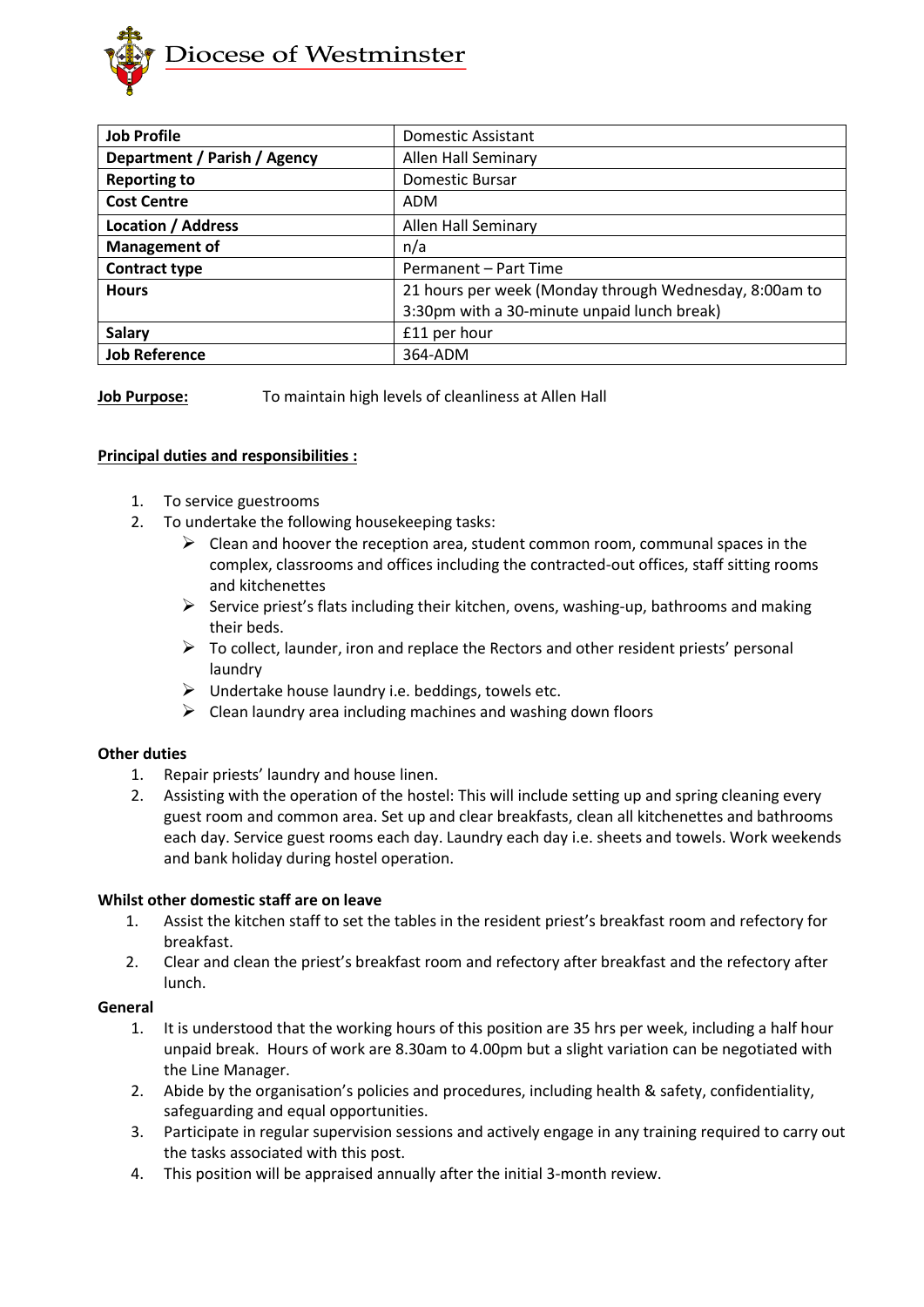## **Our Diocese Values**

Catholic social teaching covers all spheres of life, whether this is economic, political, personal or spiritual. At the heart of Catholic social teaching are principles and the four ethical values of love, truthfulness, justice, and freedom.

As the administrative support function of the diocese, here to serve our parishes, agencies and schools it would be out of step if we did not hold similar values.

We believe that for us to succeed we aspire to be person centered and place human dignity at our center. We strive to take a holistic approach to the development of our people so that we may better serve the functions of our church.

Our core values are **Competence, Reliability, Honesty, Perseverance & Love**.

#### **Competence**

We strive to achieve total competence in all that we do – as an employer and as the administrative support function to our parishes, agencies and schools we are committed to developing and maintaining our knowledge, our skills and our expertise at the highest level required to benefit those that we serve.

## **Reliability**

Because our parishes, agencies and schools rely upon us to support them in the work that they do, we aspire to deliver with consistency excellence in service. We can be depended upon to deliver on commitments and promises and make the lives of those we support more rewarding.

#### **Honesty**

We will act with integrity, truthfulness and straightforwardness at all times. We will challenge when appropriate and act with fairness and transparency at all times. If we make an error, we will own that mistake and can be trusted to make it right. We will be authentic in our passion for the support we provide to our parishes, agencies and schools.

#### **Perseverance**

We shall always demonstrate a steady persistence in every course of action – we will be tenacious disciplined and committed. Our collective perseverance speaks to continuing to provide support and service even when faced with difficulties and challenge. We shall be persistent in our pursuit of continuous improvement and excellence and will demonstrate determination, tenacity and integrity in everything that we do.

#### **Love**

We will demonstrate our love through the dedication and devotion we extend to all our parishes, agencies and schools. We will consistently act with empathy, understanding and passion – we will value each other and celebrate colleague's success; we will support, provide care and compassion for those who need it and be relied upon to be competent, reliable & honest.